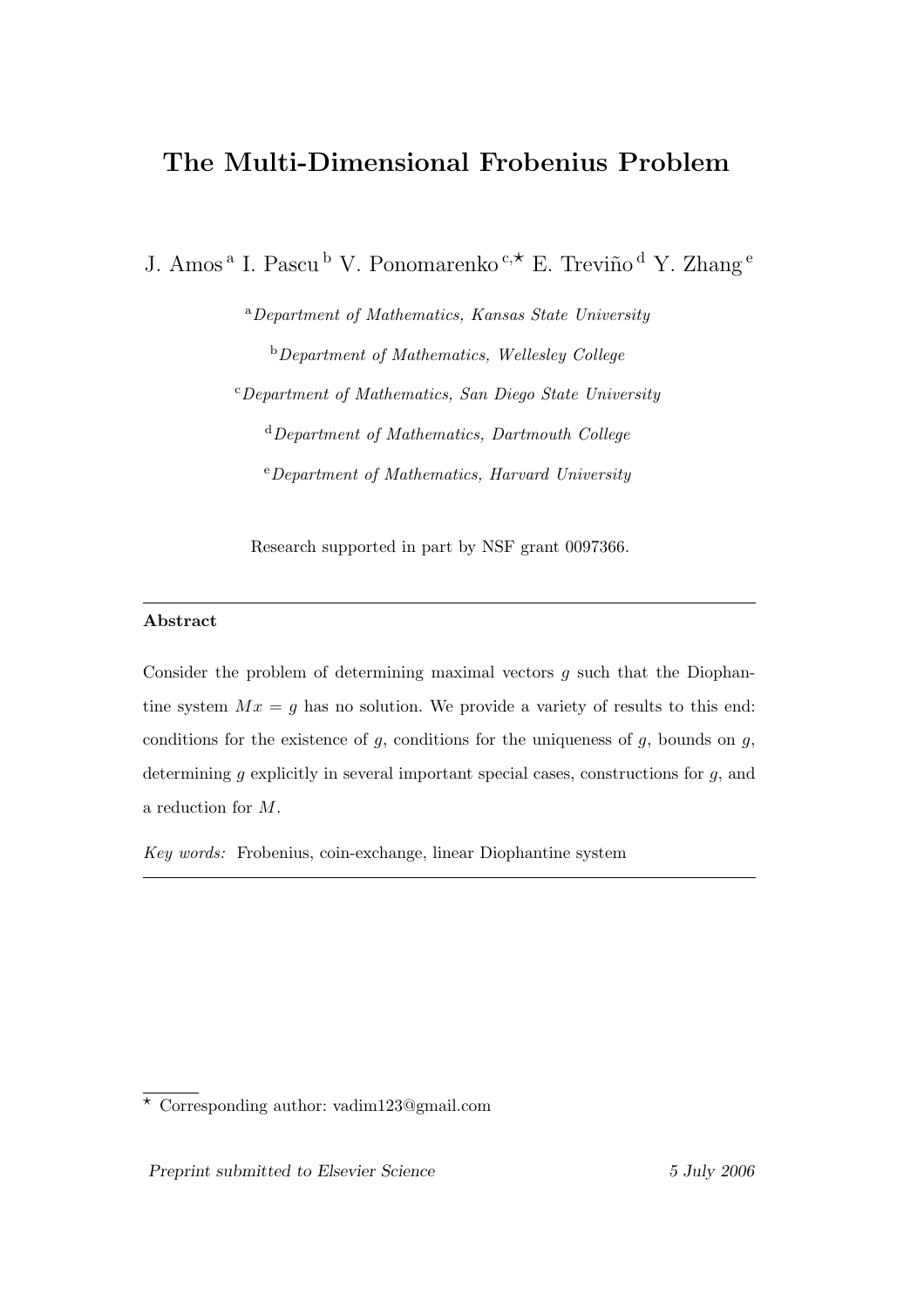### 1 Introduction

Let  $m, x$  be column vectors from  $\mathbb{N}_0$ . Georg Frobenius focused attention on determining maximal g such that the linear Diophantine equation  $m^T x =$ g has no solutions. This problem has attracted substantial attention in the last 100+ years; for a survey see the book [9], which contains almost 500 references as well as applications to algebraic geometry, coding theory, linear algebra, algorithm analysis, discrete distributed systems, and random vector generation. A natural generalization of this problem (and essential to some applications) is to determine maximal vector(s)  $g$  such that the system of linear Diophantine equations  $Mx = g$  has no solutions. This has attracted relatively little attention, perhaps because maximality must be subject to a partial vector ordering. We attempt to redress this injustice by providing a variety of results in this multi-dimensional context.

We fix  $\mathbb{R}^n$ . For any real matrix X and any  $S \subseteq \mathbb{R}$ , we write  $X_S$  for  $\{X_S :$  $s \in S^k$ , where k denotes the number of columns of X. Abusing this notation slightly, we write  $X_1$  for the vector  $X1^k$ . We fix  $M \subseteq \mathbb{Z}_{n \times (n+m)}$ , and write  $M = [A|B]$ , where A is  $n \times n$ . We call  $A_{\mathbb{R}}$  is the cone, and  $M_{\mathbb{N}_0}$  the monoid. |A| denotes henceforth the absolute value of det A. If  $|A| \neq 0$ , then we follow [8] and call the cone volume. If, in addition, each column of B lies in the cone, then we call M simplicial. Unless otherwise noted, we assume henceforth that M is simplicial. Note that if  $n \leq 2$ , then we may always rearrange columns to make M simplicial.

Let  $u, v \in \mathbb{R}^n$ . If  $u - v \in A_{\mathbb{Z}}$ , then we write  $u \equiv v$  and say that  $u, v$  are equivalent mod A. If  $u - v \in A_{\mathbb{R} \geq 0}$ , then we write  $u \geq v$ . If  $u - v \in A_{\mathbb{R} > 0}$ , then we write  $u \succ v$ . Note that  $u \succ v$  implies  $u \ge v$ , and  $u \succ v \ge w$  implies  $u \succ w$ ; however,  $u \geq v$  does not necessarily imply that  $u \succ v$ . For  $v \in \mathbb{R}^n$ , we write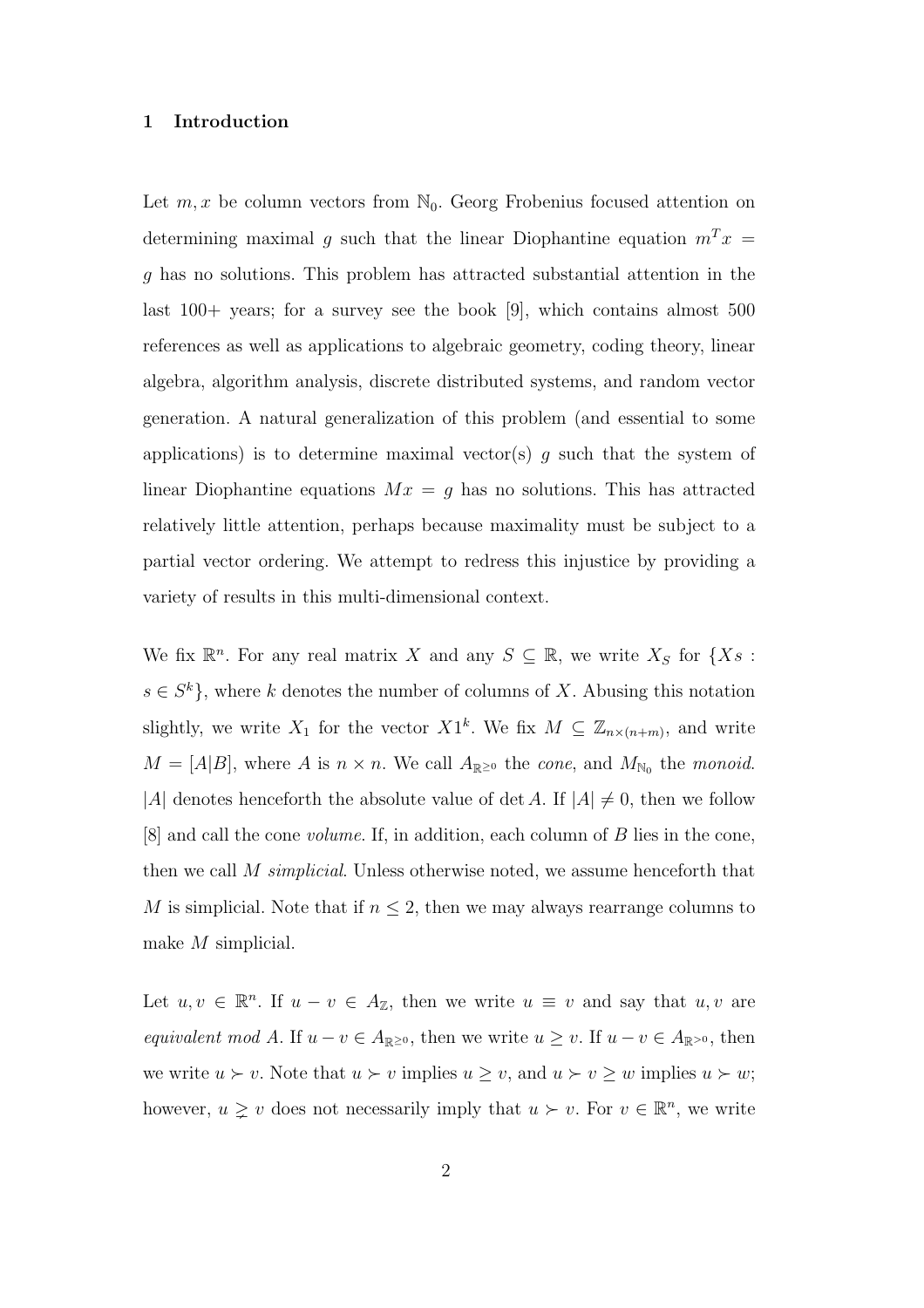$[\succ v] = \{u \in \mathbb{Z}^n : u \succ v\}$ . We say that v is complete if  $[\succ v] \subseteq M_{\mathbb{N}_0}$ . We set G, more precisely  $G(M)$ , to be the set of all  $\ge$ -minimal complete vectors. We call elements of G Frobenius vectors; they are the vector analogue of g that we will investigate.

Set  $Q = (1/|A|)\mathbb{Z}^n \subseteq \mathbb{Q}$ . Although G is defined in  $\mathbb{R}^n$ , in fact it is a subset of  $Q<sup>n</sup>$ , by the following result. Furthermore, the columns of B are in  $A_{Q\geq 0}$ ; hence  $M_{Q^{\geq 0}} = A_{Q^{\geq 0}}$  and without loss we henceforth work over  $Q$  rather than over R.

**Proposition 1** Let  $v \in \mathbb{R}^n$ . There exists  $v^* \in Q^n$  with  $[\succ v] = [\succ Av^*]$  and  $v \ge Av^*$ .

**PROOF.** We choose  $v^* \in Q^n$  such that  $A^{-1}v - v^* = \epsilon = (\epsilon_1, \epsilon_2, \dots, \epsilon_n)$  with  $0 \leq \epsilon_i < 1/|A|$ . Multiplying by A we get  $v - Av^* = Ae$ ; hence  $v \geq Av^*$ . We will now show that for  $u \in \mathbb{Z}^n$ ,  $u \succ v$  if and only if  $u \succ Av^*$ . If  $u \succ v$ , then  $u > Av^*$  because  $u > v \ge Av^*$ . On the other hand, suppose that  $u > Av^*$ and  $u \nsucc v$ . Hence  $u - Av^* \in A_{\mathbb{R} > 0}$  and  $u - v \in A_{\mathbb{R}} \setminus A_{\mathbb{R} > 0}$ . Multiplying by  $A^{-1}$  we get  $A^{-1}u - v^* \in I_{\mathbb{R}^{\geq 0}}$  and  $A^{-1}u - A^{-1}v \in I_{\mathbb{R}} \setminus I_{\mathbb{R}^{\geq 0}}$ . Therefore, there is some coordinate i with  $(A^{-1}u - v^*)_i > 0$  and  $(A^{-1}u - A^{-1}v)_i \leq 0$ . Because  $u \in \mathbb{Z}^n$  and A is an integer matrix, we have  $A^{-1}u \in Q^n$ ; hence in fact  $(A^{-1}u-v^*)_i \geq 1/|A|$ . Now,  $0 \geq (A^{-1}u-A^{-1}v)_i = (A^{-1}u-v^*(-A^{-1}v-v^*))_i =$  $(A^{-1}u - v^*)_i - \epsilon_i \geq 1/|A| - \epsilon_i$ . However, this contradicts  $\epsilon_i < 1/|A|$ .

In general,  $M_{\text{N}_0}$  does not form an  $\leq$ -lattice, because  $A^{-1}B$  does not have integer entries and thus lub is not well-defined. However, because  $\big(Q^{\geq 0}\big)$  $\setminus n$ is a chain product, our partial order  $\leq$  is a lattice over Q. For  $x = Ax'$ ,  $y = Ay'$ , we see that  $\text{lub}(x, y) = Az'$ , where z' is defined via  $(z')_i = \max((x')_i, (y')_i)$ .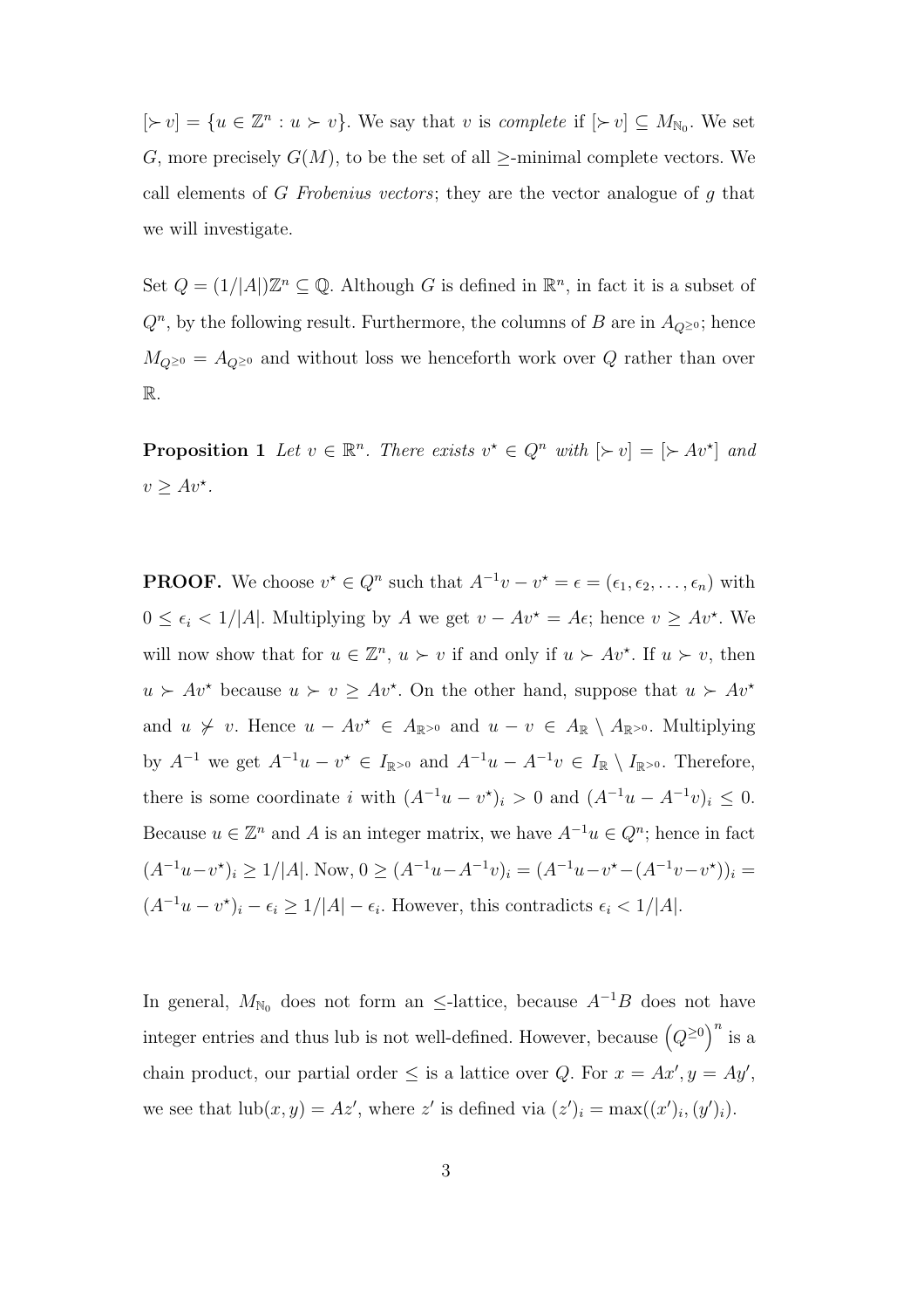For  $u \in Q^n$ , we set  $V(u) = (u + A_{Q \cap (0,1]}) \cap \mathbb{Z}^n$ . It was known to Dedekind [4] that  $|V(u)| = |A|$ , and that  $V(u)$  is a complete set of coset representatives mod A (as restricted to  $\mathbb{Z}^n$ ).

The following equivalent conditions on M generalize the one-dimensional notion of relatively prime generators. Portions of the following have been repeatedly rediscovered [5,6,8,12,15]. We assume henceforth, unless otherwise noted, that  $M$  possesses these properties. We call such  $M$  dense.

Theorem 2 The following are equivalent:

- (1) G is nonempty.
- (2)  $M_{\mathbb{Z}} = \mathbb{Z}^n$ .
- (3) For all unit vectors  $e_i$   $(1 \leq i \leq n)$ ,  $e_i \in M_{\mathbb{Z}}$ .
- (4) There is some  $v \in M_{\mathbb{N}_0}$  with  $v + e_i \in M_{\mathbb{N}_0}$  for all unit vectors  $e_i$ .
- (5) The GCD of all the  $n \times n$  minors of M has absolute value 1.
- (6) The elementary divisors of M are all 1.

**PROOF.** The proof follows the plan  $(1) \leftrightarrow (4) \leftrightarrow (3) \leftrightarrow (2) \leftrightarrow (6) \leftrightarrow (5)$ .

 $(1) \leftrightarrow (4)$ : Let  $g \in G$ . Choose  $v \in [\succ g]$  far enough from the boundaries of the cone so that that  $v + e_i$  is also in  $[\succ g]$  for all unit vectors  $e_i$ . Because g is complete, v and  $v + e_i$  are all in  $M_{\text{N}_0}$ . The other direction is proved in [8]. (Proposition 5).

 $(4) \leftrightarrow (3)$ : For one direction, write  $e_i = Mf_i$ . Set  $k = \max_i ||f_i||_{\infty}$ . Set  $v = Mk^n$ . We see that  $v + e_i = M(k^n + f_i) \subseteq M_{\mathbb{N}_0}$ . For the other direction, let  $1 \leq i \leq n$ . Write  $v = Mw$ ,  $v + e_i = Mw'$ , where  $w, w' \in \mathbb{N}_0^n$ . Hence,  $e_i = M(w'-w) \subseteq M_{\mathbb{Z}}$ .  $(3) \leftrightarrow (2)$ : Let  $v \in \mathbb{Z}^n$ ; write  $v = (v_1, v_2, \dots, v_n)$ . Write  $e_i = Mf_i$ , for  $f_i \in \mathbb{Z}^n$ . Then  $v = M \sum v_i f_i$ , as desired. The other direction is trivial.

 $(2) \leftrightarrow (6)$ : We place M in Smith normal form: write  $M = LNR$ , where N is a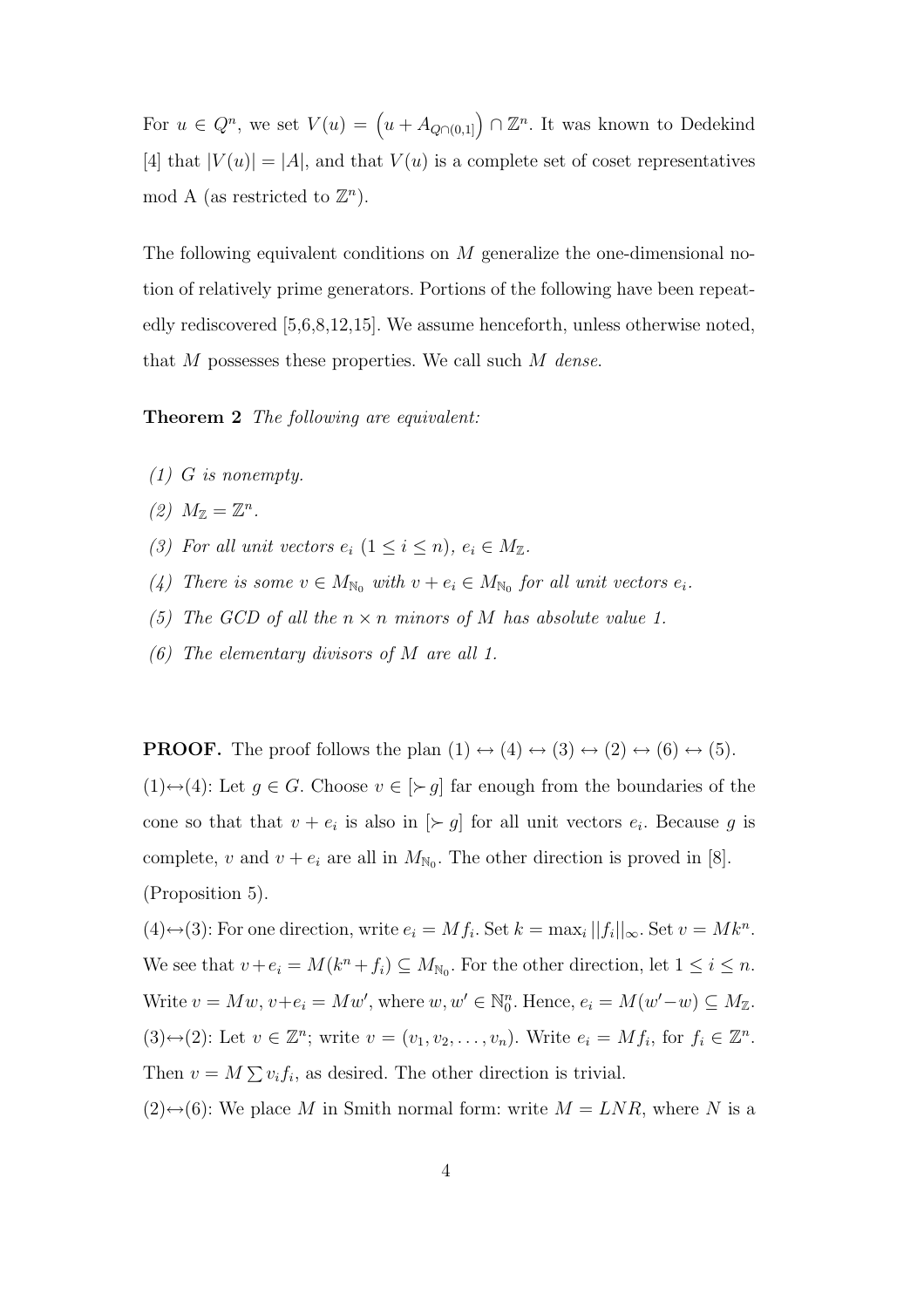diagonal matrix of the same dimensions as  $M$ , and  $L, R$  are square matrices, invertible over the integers. The diagonal entries of  $N$  are the elementary divisors of M. We therefore have that  $(2) \leftrightarrow N = [I|0] \leftrightarrow (6)$ .

 $(6) \leftrightarrow (5)$ : The product of the elementary divisors is known (see, for example, [14]) to be the absolute value of the GCD of all  $n \times n$  minors of M. If they are all one, their product is one. Conversely, if their product is one, then they must all be one since they are all nonnegative integers.

Classically, there is a second type of Frobenius number  $f$ , maximal so that  $m<sup>T</sup> x = f$  has no solutions with x from N (rather than N<sub>0</sub>). This does not add much; in [3] it was shown that  $f = g + m<sup>T</sup>$ 1. A similar situation holds in the vector context.

**Proposition 3** Call v f-complete if  $[\succ v] \subseteq M_N$ . Set F to be all  $\ge$ -minimal *f*-complete vectors. Then  $F = G + M_1$ .

**PROOF.** It suffices to show that  $v \in Q^n$  is complete if and only if  $v + M_1$ is f-complete. Note that  $u \in [\succ v + M_1]$  if and only if  $u \succ v + M_1$  if and only if  $(u - M_1) - v \in M_{\mathbb{R} \ge 0}$  if and only if  $(u - M_1) > v$  if and only if  $(u - M_1) \in [\succ v]$ . Now, suppose that v is complete. Let  $u \in [\succ v + M_1]$ ; hence  $(u - M_1) \in [\succeq v] \subseteq M_{\mathbb{N}_0}$  and therefore  $u \in M_{\mathbb{N}}$ . So  $v + M_1$  is f-complete. On the other hand, suppose that  $v+M_1$  is f-complete. Let  $(u-M_1) \in [\succ v]$ ; hence  $u \in [\succ v + M_1] \subseteq M_{\mathbb{N}}$ . Hence  $u - M_1 \subseteq M_{\mathbb{N}} - M_1 = M_{\mathbb{N}_0}$ , and v is complete.

Having established the notation and basic groundwork for the problem, we now present two useful techniques: the method of critical elements, and the MIN method. Each will be shown to characterize G.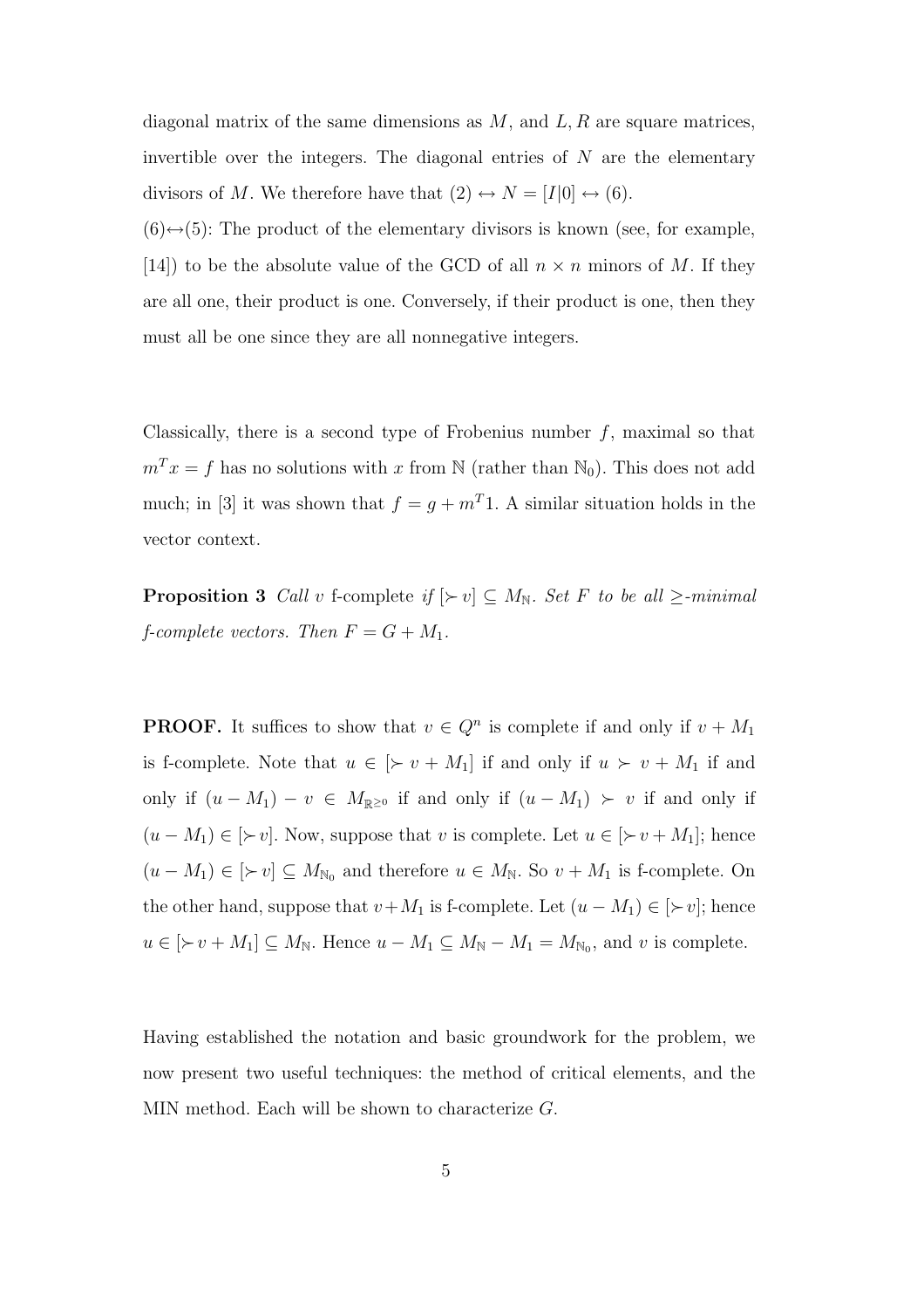#### 2 The Method of Critical Elements

For vector u and  $i \in [1, n]$ , let  $C^i(u) = \{v : v \in \mathbb{Z}^n \setminus M_{\mathbb{N}_0}, v = u + Aw, (w)_i = 0\}$  $(0, (w)_j \in (0, 1]$  for  $j \neq i$  and let  $C(u) = \bigcup_{i \in [1, n]} C^i(u)$ , a disjoint union. Call elements of  $C(u)$  critical. Note that if  $v \in C^i(u)$ , then  $v + Ae_i \in V(u)$ . Critical elements characterize  $G$ , as shown by the following.

**Theorem 4** Let x be complete.  $x \in G$  if and only if  $C^i(x) \neq \emptyset$ ,  $\forall i \in [1, n]$ .

**PROOF.** We write  $x = Ax'$ . Let  $i \in [1, n]$ , and consider  $x^* = x - (1/|A|)Ae_i$ . Set  $S = [\succ x^*] \setminus [\succ x]$ . Observe that  $S = \{Au \in \mathbb{Z}^n : (u)_j > (x')_j \text{ (for } j \neq j\}$  $(i), (u)_i = (x')_i$ . If  $v \in C^i(x)$ , then  $v \in S$  and hence  $x^* \notin G$ . If this holds for each  $i \in [1, n]$  then in fact x must be minimal, and hence  $x \in G$ . On the other hand, suppose  $C^{i}(x) = \emptyset$ . We will show that  $S \subseteq M_{\mathbb{N}_{0}}$ . Suppose otherwise; pick any minimal  $y \in S \setminus M_{\mathbb{N}_0}$ . Suppose that  $(A^{-1}(y-x))_j \notin (0,1]$  for  $j \neq i$ ; in this case,  $y - Ae_j$  would also be in  $S \setminus M_{\mathbb{N}_0}$ , violating the minimality of y. But now  $y \in C^i(x)$ , which is violative of  $C^i(x) = \emptyset$ .

Critical elements can also test for uniqueness of Frobenius vectors.

**Theorem 5** Let  $g \in G$ . Then  $|G| = 1$  if and only if for each  $i \in [1, n]$  there is some  $c^i \in C^i(g)$  with  $c^i + k(A_1 - Ae_i) \notin M_{\mathbb{N}_0}$  for all  $k \in \mathbb{N}_0$ .

**PROOF.** Set  $v_{i,k}(c^i) = v_{i,k} = c^i + k(A_1 - Ae_i)$ . Note that as  $k \to \infty$ ,  $(A^{-1}v_{i,k})_i = (g)_i$ , whereas  $(A^{-1}v_{i,k})_j \rightarrow \infty$  (for  $j \neq i$ ). Let  $g' \in Q^n$ ; if  $(g')_i < (g)_i$ , then for some k we have  $v_{i,k} \succ g'$ ; hence  $g' \notin G$ . Thus if  $g' \in G$ then  $g' \ge g$  and therefore  $|G| = 1$ . Now, let  $g \in G$  be unique, and suppose that the desired conclusion does not hold. If  $v_{i,k}(c^i) \in M_{\mathbb{N}_0}$ , then  $v_{i,k'}(c^i) \in M_{\mathbb{N}_0}$ for any  $k' \geq k$ ; hence there is some  $K \in \mathbb{N}_0$  with  $v_{i,k}(c^i) \in M_{\mathbb{N}_0}$  for all  $k \geq K$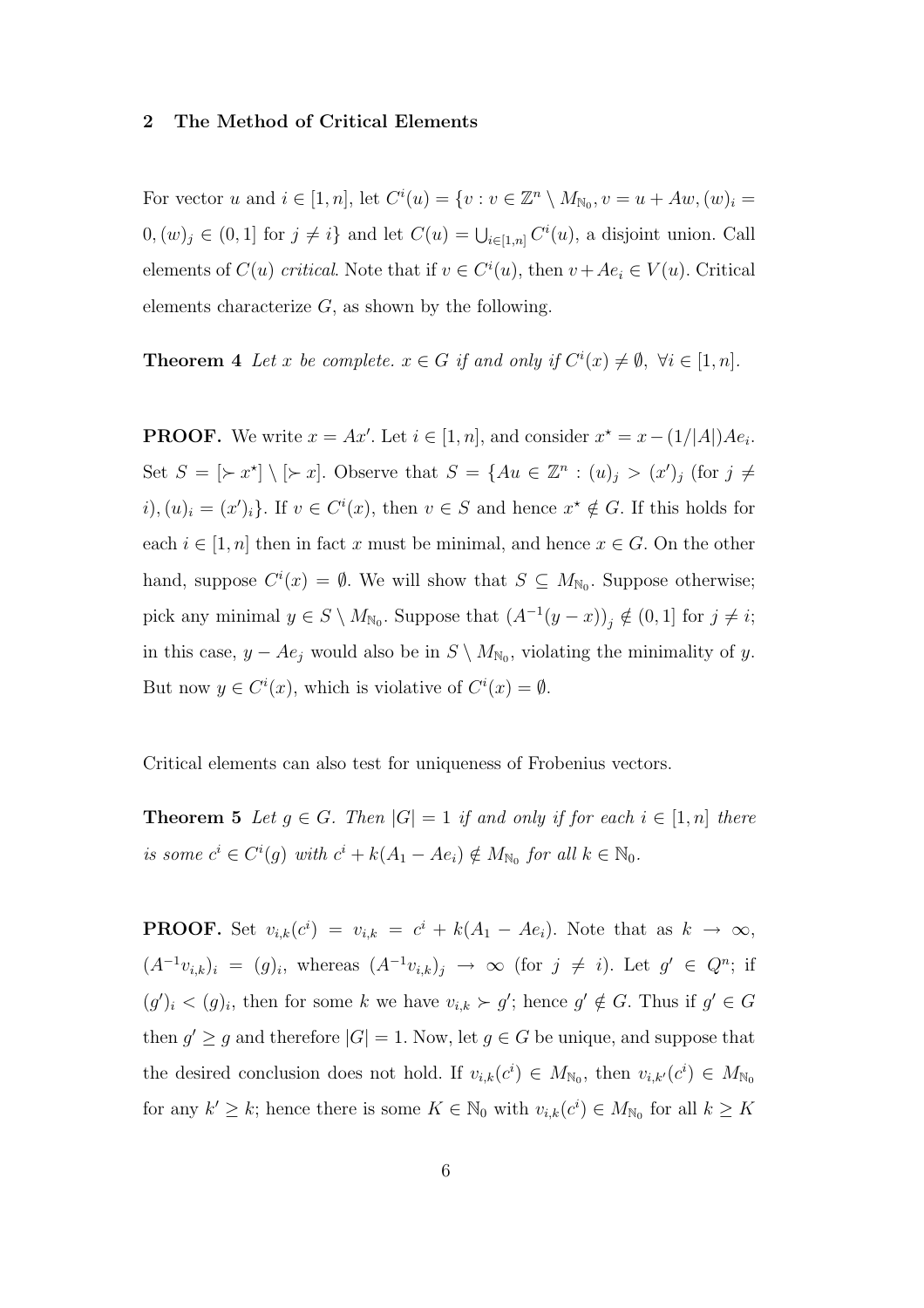and for all  $c^i \in C^i(g)$ . Now, set  $g^* = g + K(A_1 - Ae_i) - (1/|A|)Ae_i$  and set  $S = [\succ g^{\star}] \setminus [\succ g]$ . We now show that  $S \setminus M_{\mathbb{N}_0}$  is empty; assuming otherwise, we choose u minimal therein. Suppose that  $(A^{-1}(u-g^*))_j \notin (0,1]$  for  $j \neq i$ ; in this case  $u - Ae_j$  would also be in  $S \setminus M_{\mathbb{N}_0}$ , violating the minimality of u. We now set  $c^i = u - K(A_1 - Ae_i)$ ; we have  $c^i \in C^i(g)$  and thus  $u = v_{i,K}(c^i) \notin M_{\mathbb{N}_0}$ , which is violative of assumption. Hence  $S \subseteq M_{\mathbb{N}_0}$  and  $g^*$  is complete. Now take  $g' \in G$  with  $g' \leq g^*$ . We have  $(g')_i \leq (g^*)_i < (g)_i$  and hence  $g' \neq g$ , which is violative of hypothesis.

We now give two more results using this method. The first generalizes a onedimensional reduction result in [7] which is very important because it allows the assumption that the generators are pairwise relatively prime. The vector generalization unfortunately does not permit an analogous assumption in general.

**Theorem 6** Let  $d \in \mathbb{N}$  and let simplicial  $M = [A|B]$ . Suppose that  $N =$ [A|dB] is dense. Then M is dense, and  $G(N) = dG(M) + (d-1)A_1$ .

**PROOF.** Each  $n \times n$  minor of M divides a corresponding minor of N; hence M is dense. Further, d divides all minors of N apart from  $|A|$ ; hence  $gcd(|A|, d) = 1$ . We can therefore pick  $d^* \in \mathbb{N}$  with  $d^*d \in 1 + |A|\mathbb{N}_0$ ; observe that  $d^*dv \equiv v$ , for any vector v. Set  $\theta(x) = dx + (d-1)A1^n$ . We will show for any  $x \in Q^n$  that  $x \in M_{\mathbb{N}_0}$  if and only if  $\theta(x) \in N_{\mathbb{N}_0}$ . One direction is trivial; for the other, assume  $\theta(x) \in N_{\mathbb{N}_0}$ . We have  $dx + dA1^n = A(y + 1^n) + dBz$ , for  $y \in \mathbb{N}_0^n$ ,  $z \in \mathbb{N}_0^m$ . We observe that  $x + A1^n = A(1/d)(y + 1^n) + Bz$ , so  $x + A1^n \geq Bz$ . Also,  $d^*d(x + A1^n) = Ad^*(y + 1^n) + d^*dBz$ ; hence  $x + A1^n \equiv Bz$ . Therefore  $x + A1^n - Bz = Aw$  for some  $w \in \mathbb{N}_0^n$ . Further,  $w = (1/d)(y + 1^n)$ so in fact  $w \in \mathbb{N}^n$ . Hence,  $x = A(w - 1^n) + Bz \in M_{\mathbb{N}_0}$ .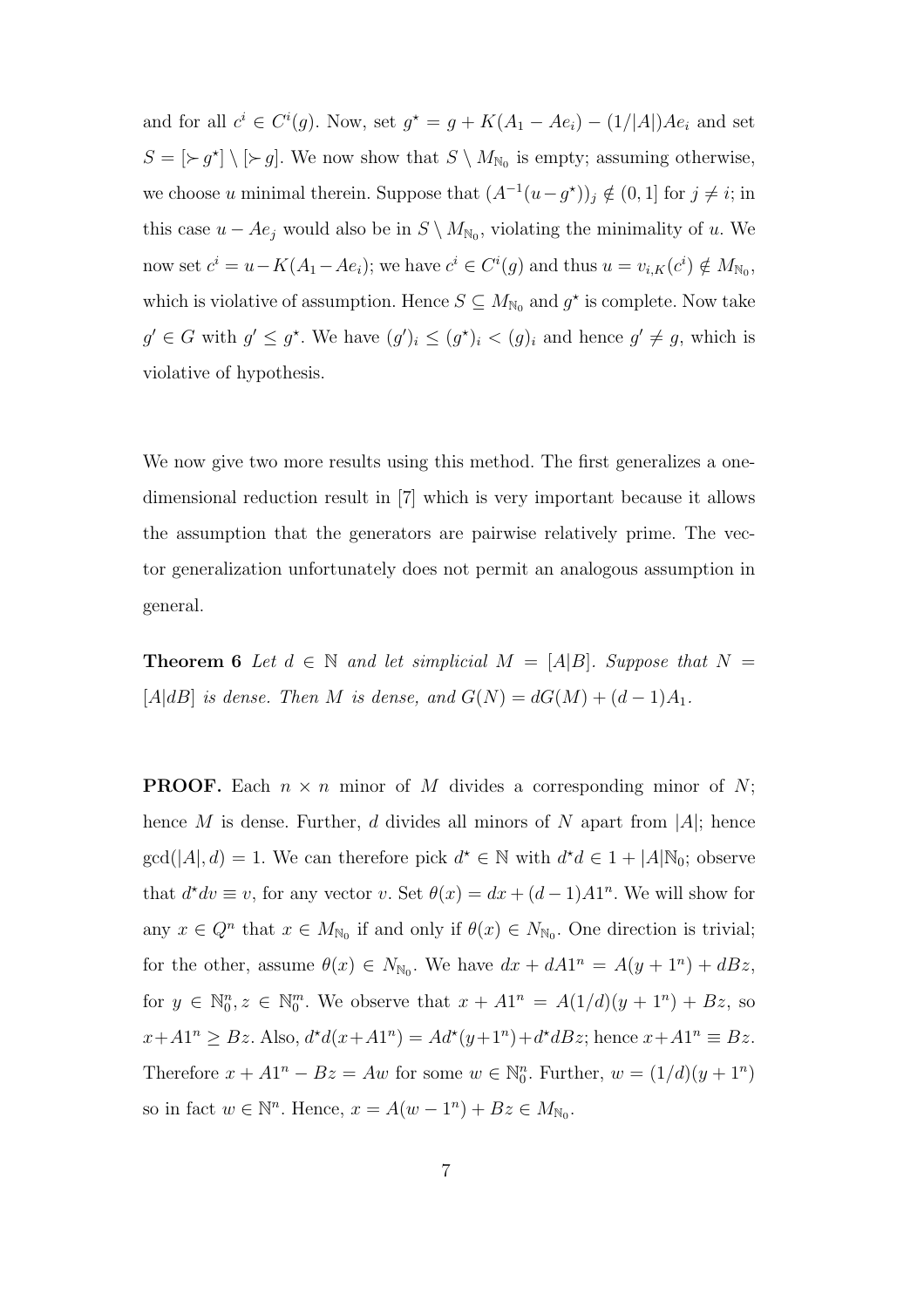Let  $g \in G(M)$ ; we will show that  $\theta(g) \in G(N)$ . Let  $i \in [1, n]$ ; by Theorem 4, there is  $u \in [0,1]^n$  such that  $g + Au \in \mathbb{Z}^n \setminus M_{\mathbb{N}_0}$ . We have  $\theta(g + Au) \in \mathbb{Z}^n \setminus N_{\mathbb{N}_0}$ . We write  $\theta(g+Au) = d(g+Au) + (d-1)A1^n = \theta(g) + Adu$ . Write  $du = u' + u''$ where  $(u')_i = 0, (u')_j \in (0, 1]$ , and  $u'' \in \mathbb{N}_0^n$ . We have  $\theta(g) + Au' \in C^i(\theta(g))$ ; considering all i gives  $\theta(g) \in G(N)$ . Now, let  $g \in G(N)$ ; we will show that  $\theta^{-1}(g) = (1/d)(g - (d-1)A1^{n}) \in G(M)$ . We again apply Theorem 4 to get an appropriate u with  $g + Au \in \mathbb{Z}^n \setminus N_{\mathbb{N}_0}$ . Note that  $g + A(u + d1^n) \in N_{\mathbb{N}_0}$  hence  $\theta^{-1}(g + A(u + d1^n)) = (1/d)(g + Au + dA1^n - (d-1)A1^n) = \theta^{-1}(g) + (1/d)Au +$  $A1^{n} \in M_{\mathbb{N}_{0}} \subseteq \mathbb{Z}^{n}$ . Thus,  $\theta^{-1}(g + Au) = (1/d)(g + Au - (d-1)A1^{n}) = \theta^{-1}(g) +$  $(1/d)Au \in \mathbb{Z}^n$ . We therefore have  $\theta^{-1}(g + Au) \in C^{i}(\theta^{-1}(g))$ ; considering all i gives  $\theta^{-1}(g) \in G(M)$ .

Our last result using critical elements generalizes the one-dimensional theorem  $g(a, a+c, a+2c, \ldots, a+kc) = a[(a-1)/k] + ac - a - c$ , as proved in [10]. The following determines  $G$ , for  $M$  of a similarly special type.

**Theorem 7** Fix A and vector  $c \geq 0$ . Set  $C = c(1^n)^T$ , a square matrix, and fix  $k \in \mathbb{N}$ . Set  $M = [A|A+C|A+2C|\cdots|A+kC]$ . Suppose that M is dense. Then  $G(M) = \{Ax + |A|c - A_1 - c : x \in \mathbb{N}_0^n, ||x||_1 = \lceil (|A| - 1)/k \rceil \}.$ 

**PROOF.** Set  $S = \{Ax + c\gamma : x \in \mathbb{N}_0^n, \gamma \in \mathbb{N}_0, \gamma \leq k||x||_1\}$ ; we claim that  $S =$  $M_{\text{N}_0}$ . First, let  $Ax + c\gamma \in S$ . Without loss we take m and reindex so that  $x_i > 0$ for  $i \in [1, m]$ , and  $x_i = 0$  for  $i \in [m + 1, n]$ . Choose  $\gamma_i \leq kx_i$  (for  $i \in [1, m]$ ) so that  $\gamma = \sum_i \gamma_i$ . We have  $a_i x_i + c \gamma_i \in M_{\mathbb{N}_0}$  and hence  $Ax + c\gamma \in M_{\mathbb{N}_0}$ . Now, choose  $z \in M_{\mathbb{N}_0}$ . We write  $z = \sum_{i,j} \alpha_{i,j} (a_i + jc) = \sum_i (\sum_j \alpha_{i,j}) a_i + c \sum_{i,j} \alpha_{i,j} j$ (for  $i \in [1, n], j \in [0, k]$ ). Let  $x \in \mathbb{N}_0^n$  via  $(x)_i = \sum_j \alpha_{i,j}$ , and set  $\gamma = \sum_{i,j} \alpha_{i,j} j$ ; we have  $z = Ax + c\gamma$ , and  $\gamma \leq k||x||_1$ , so  $z \in S$ .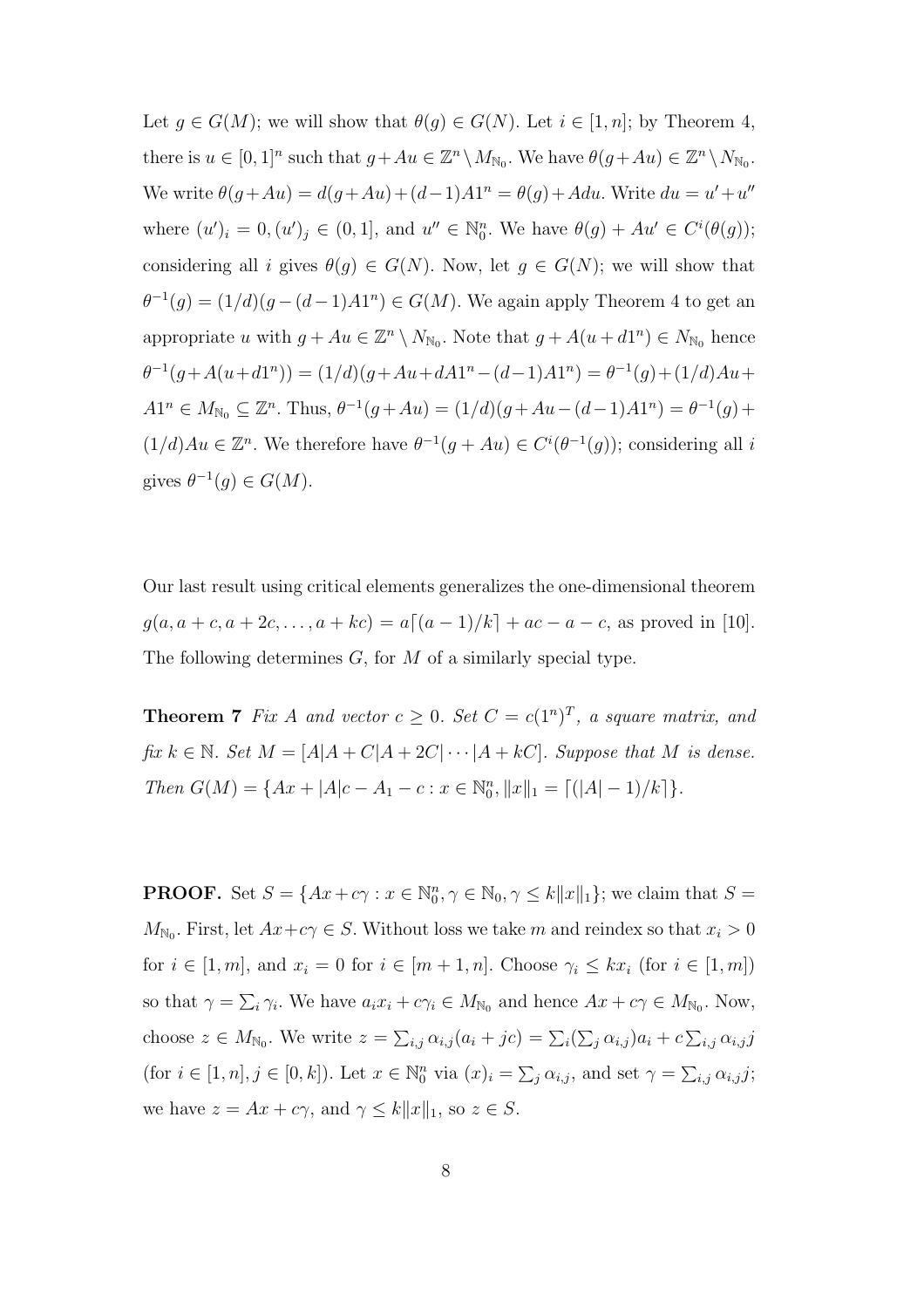Choose any  $x \in \mathbb{N}_0^n$  satisfying  $||x||_1 = [(|A| - 1)/k]$ . Set  $T = \{Ax + c\gamma \in S:$  $0 \leq \gamma \leq |A| - 1$ . By choice of x, we have  $T \subseteq M_{\mathbb{N}_0}$ . Further, the elements of T must be inequivalent mod A, since M is dense. Set  $h = \text{lub}(T) - A_1 =$  $Ax + (|A| - 1)c - A_1$ . Note that each  $t \in T$  either has  $t \in V(h)$  or  $t \leq t'$ (and  $t \equiv t'$ ) for some  $t' \in V(h)$ ; hence  $V(h) \subseteq M_{\mathbb{N}_0}$  and h is complete. For any  $i \in [1, n]$ , we have  $A(x - e_i) + (|A| - 1)c \in C^{i}(h)$ , so  $h \in G(M)$ . Now, let  $g \in G(M)$ . By Theorem 9, we have  $g \geq Ax + (|A| - 1)c - A_1$ , for some  $x \in \mathbb{N}_0^n$ with  $|A|-1 \le k||x||_1$ . By the previous, however,  $Ax+(|A|-1)c-A_1 \in G(M)$ , so we have equality by the minimality of  $g$ .

## 3 The MIN Method

Let MIN =  $\{x : x \in M_{\mathbb{N}_0};$  for all  $y \in M_{\mathbb{N}_0}$ , if  $y \equiv x$  then  $y \ge x\}$ . Provided M is dense, MIN will have at least one representative of each of the  $|A|$  equivalence classes mod A. MIN is a generalization of a one-dimensional method in [3]; the following result shows that it characterizes G.

**Theorem 8** Let  $g \in G$ . Then  $g = lub(N) - A_1$  for some complete set of coset representatives  $N \subseteq MIN$ . Further, if  $n < |A|$  then there is some  $N' \subseteq N$  with  $|N'| = n$  and  $lub(N) = lub(N').$ 

**PROOF.** Observe that  $V(g) \subseteq [\succ g]$ ; hence  $V(g) \subseteq M_{\mathbb{N}_0}$  since g is complete. Let MIN' =  $\{u \in \text{MIN} : \exists v \in V(g), u \equiv v, u \leq v\}$ . Now, for  $v \in C^{i}(g)$ , we have  $v + Ae_i \in V(g)$ . Let  $v_{\text{MIN}} \in \text{MIN}'$  with  $v_{\text{MIN}} \equiv v + Ae_i$  and  $v_{\text{MIN}} \le v + Ae_i$ . We must have  $(v_{\text{MIN}})_i \ge (v)_i + 1 = (g)_i + 1$  because otherwise  $v \in v_{\text{MIN}} + A_{\text{N}_0}$  and therefore  $v \in M_{\mathbb{N}_0}$ , which is violative of  $v \in C^i(g)$ . Set  $N' = \{v_{\text{MIN}} : i \in [1, n]\};$ we have  $\text{lub}(N') \ge \text{lub}(C') = g + A_1$ . But also we have  $g + A_1 = \text{lub}(V(g)) \ge$  $\text{lub}(MIN') \geq \text{lub}(N')$ . Hence all the inequalities are equalities, and in fact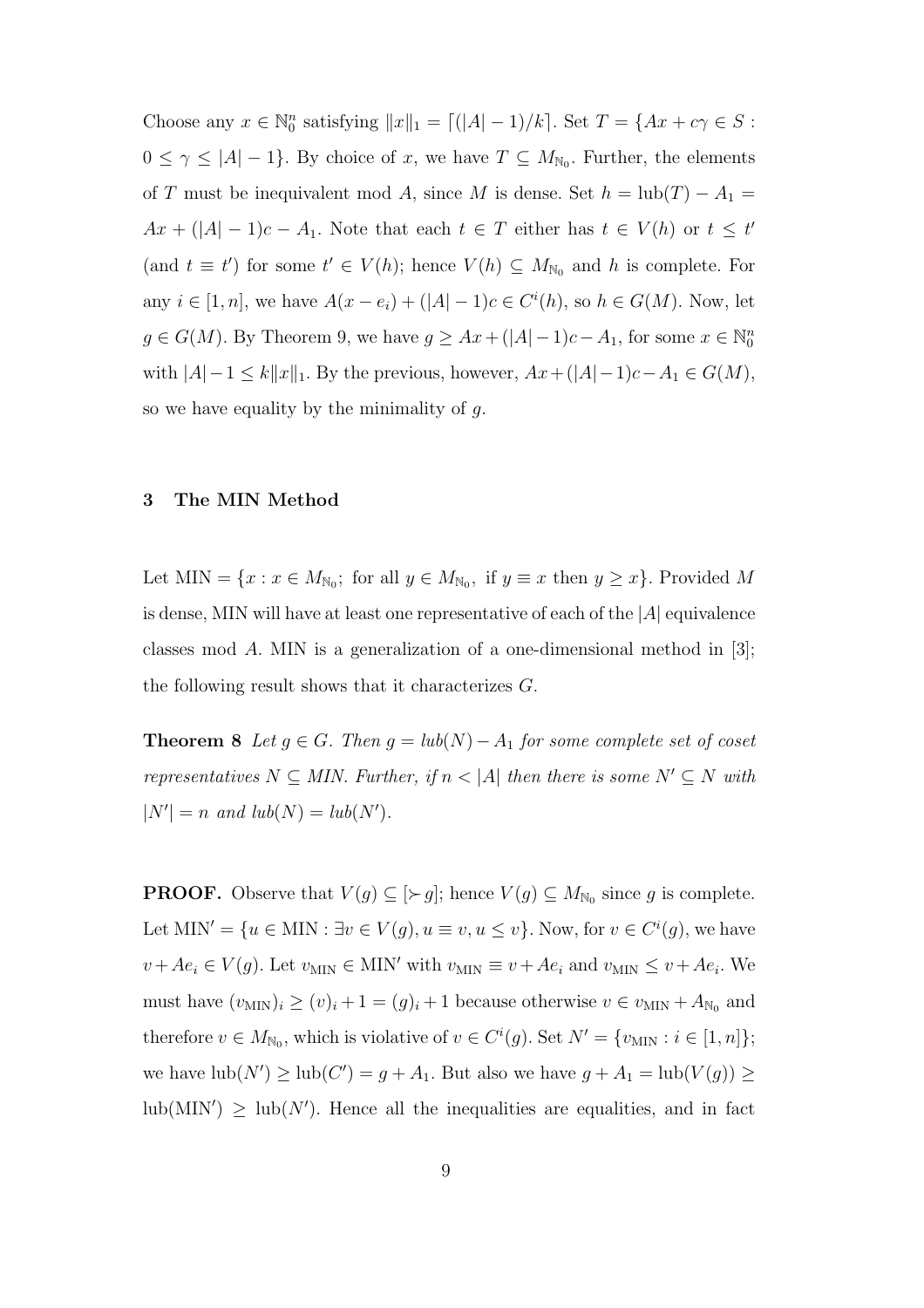$\text{lub}(N') = \text{lub}(N)$  for any N with  $N' \subseteq N \subseteq \text{MIN}'$ . Finally, we note that  $|N'| \leq n$  but also we may insist that  $|N'| \leq |A|$  because  $|V(g)| = |A|$ .

Elements of MIN have a particularly nice form; this is quite useful in computations.

Theorem 9  $MIN \subseteq \{ Bx : x \in \mathbb{N}_0^m, ||x||_1 \leq |A| - 1 \}.$ 

**PROOF.** Let  $v \in \text{MIN} \subseteq M_{\mathbb{N}_0}$ . Write  $v = Mv'$ , where  $v' \in \mathbb{N}_0^{n+m}$ . Suppose that  $(v')_i > 0$ , for  $1 \leq i \leq n$ . Set  $w' = v' - e_i$ , and  $w = Mw'$ . We see that  $w \equiv v, w \leq v$ , and  $w \in M_{\mathbb{N}_0}$ ; this contradicts  $v \in$  MIN. Hence MIN  $\subseteq B_{\mathbb{N}_0}$ . Let  $z = Bx \in \text{MIN}$ . Suppose  $||x||_1 \ge |A|$ ; then we start with 0 and increment one coordinate at a time, building a sequence  $B0 = Bv_0 \leq Bv_1 \leq Bv_2 \leq$  $\cdots \leq Bv_{\vert x\vert\vert_1} = z$  where each  $v_i \in \mathbb{N}_0^m$ . Because there are at least  $|A| + 1$ terms, two (say  $Bv_a \leq Bv_b$ ) are congruent mod A.  $z - Bv_b \in M_{N_0}$  and so  $y = z - (Bv_b - Bv_a) \in M_{\mathbb{N}_0}$ . But  $y \leq z$  and  $y \equiv z$ ; this violates  $z \in$  MIN.

# Corollary 10 |G| is finite.

The following result, proved first in [13], generalizes the classical one-dimensional result on two generators  $g(a_1, a_2) = a_1a_2 - a_1 - a_2$ . Note that in this special case of  $m = 1$ , we must have  $|G| = 1$  and  $G \subseteq \mathbb{Z}^n$ ; neither of these necessarily holds for  $m > 1$ .

Corollary 11 If  $m = 1$  then  $G = \{|A|B - A_1 - B\}.$ 

**PROOF.** By Theorem 9, we have MIN =  $\{0, B, 2B, \ldots, (|A|-1)B\}$ . By Theorem 8, any  $g \in G$  must have some  $M(g) \subseteq$  MIN with  $g + A_1 = \text{lub}(M(g)) =$  $kB$  for  $k \in \mathbb{N}_0 \cap [0, |A| - 1]$ . However, if  $k < |A| - 1$ , g is not complete, since  $(|A| - 1)B \notin M_{\mathbb{N}_0}$ , which is violative of  $g \in G$ .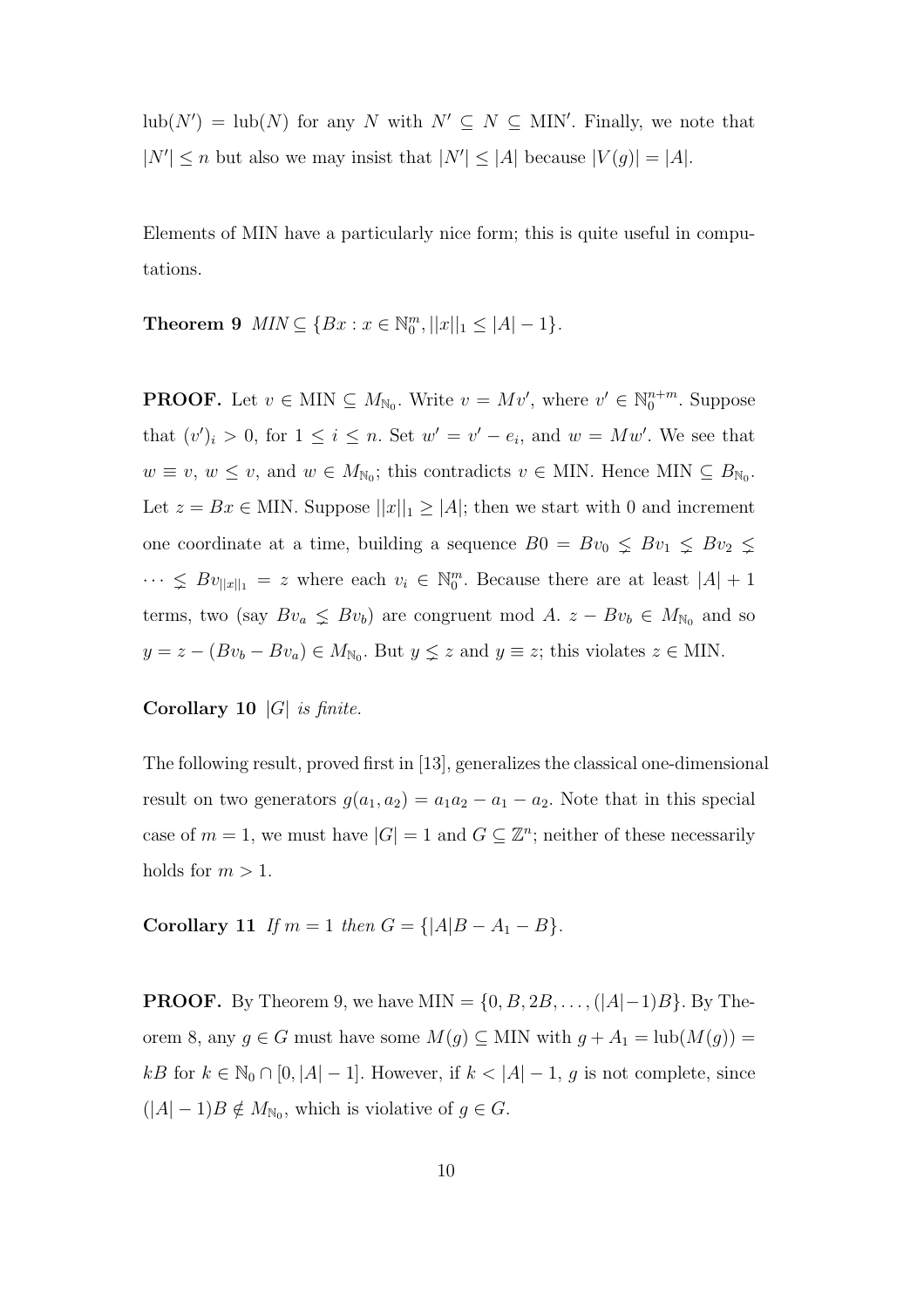Corollary 11 can be extended to the case where the column space of  $B$  is one dimensional, using as an oracle function the (one-dimensional) Frobenius number. In this special case we again have  $|G| = 1$  and  $G \subseteq \mathbb{Z}^n$ .

**Theorem 12** Consider dense  $M = [A|B]$  with  $m = 1$ . Let  $C = [c_1, c_2, \ldots, c_m]$  $\mathbb{N}^m$ . Suppose that  $P = \left[ \begin{array}{c|c} |A| & C \end{array} \right]$  is dense. Then  $N = [A|BC]$  is dense, and  $G(N) = {G(P)B + |A|B - A_1}.$ 

**PROOF.** By Theorem 9, we have  $MIN(M) = \{0, B, \ldots, (|A| - 1)B\}$ . Hence  $\mathbb{Z}^n/ A \mathbb{Z}^n$  is cyclic, and B is a generator. Let S denote the set of all  $n \times n$ minors of M, apart from |A|. We have  $gcd(|A|, \{c_i s : 1 \le i \le m, s \in$  $S$ ) = gcd(|A|, gcd( $c_1, c_2, ..., c_m$ ) gcd( $S$ )) = gcd(|A|, gcd( $S$ )) = 1, where we have used the denseness of M and P. Hence N is dense. By Theorem 9 again, we have  $MIN(N) \subseteq B_{N_0}$ . We now show that  $G(P)B \notin M_{N_0}$ . Suppose otherwise; we then write  $G(P)B = Ax + BCy$  and hence  $Ax = Bq$  for  $q = (G(P) - Cy)$ . We conclude that  $q \equiv 0$  and hence  $q = k|A|$  for some  $k \in \mathbb{N}$  since B generates  $\mathbb{Z}^n / A \mathbb{Z}^n$ . We now have  $BG(P) = Bk|A| + BCy$ , hence  $G(P) = k|A| + Cy$ . But now  $G(P) - 1$  is complete (with respect to P), which violates the definition of  $G(P)$ . Therefore  $G(P)B \notin M_{\mathbb{N}_0}$ . On the other hand, if  $\alpha \in \mathbb{Z}$  and  $\alpha > G(P)$  we have  $\alpha = k|A| + Cy$ , for some  $k, y \in \mathbb{N}_0$ . Therefore, we have  $B\alpha = k|A|B + BCy = A(k|A|A^{-1}B) + BCy \in M_{\mathbb{N}_0}$ (note that  $A^{-1}B \in Q^{\geq 0}$  since M is simplicial). Hence,  $T = \{G(P)B + kB$ :  $k \in [1, |A|] \} \subseteq M_{\mathbb{N}_0}$ , with  $\text{lub}(T) = G(P)B + |A|B = \beta$ . Let  $g \in G(N)$ , and let M be chosen as in Theorem 8 with  $|M| = |A|$ . Since T is a complete set of coset representatives and both T and  $MIN(N)$  lie on  $B\mathbb{R}$ , we have  $\text{lub}(M) \leq \text{lub}(\text{MIN}(N)) \leq \text{lub}(T) = G(P)B + |A|B = \beta$ . However, the coset of  $\beta$  is precisely  $\{G(P)B + k|A|B : k \in \mathbb{Z}\}$ . Therefore,  $\beta$  is the unique representative of its equivalence class in MIN, and thus  $\beta \in M$  and  $\text{lub}(M) = \beta$ .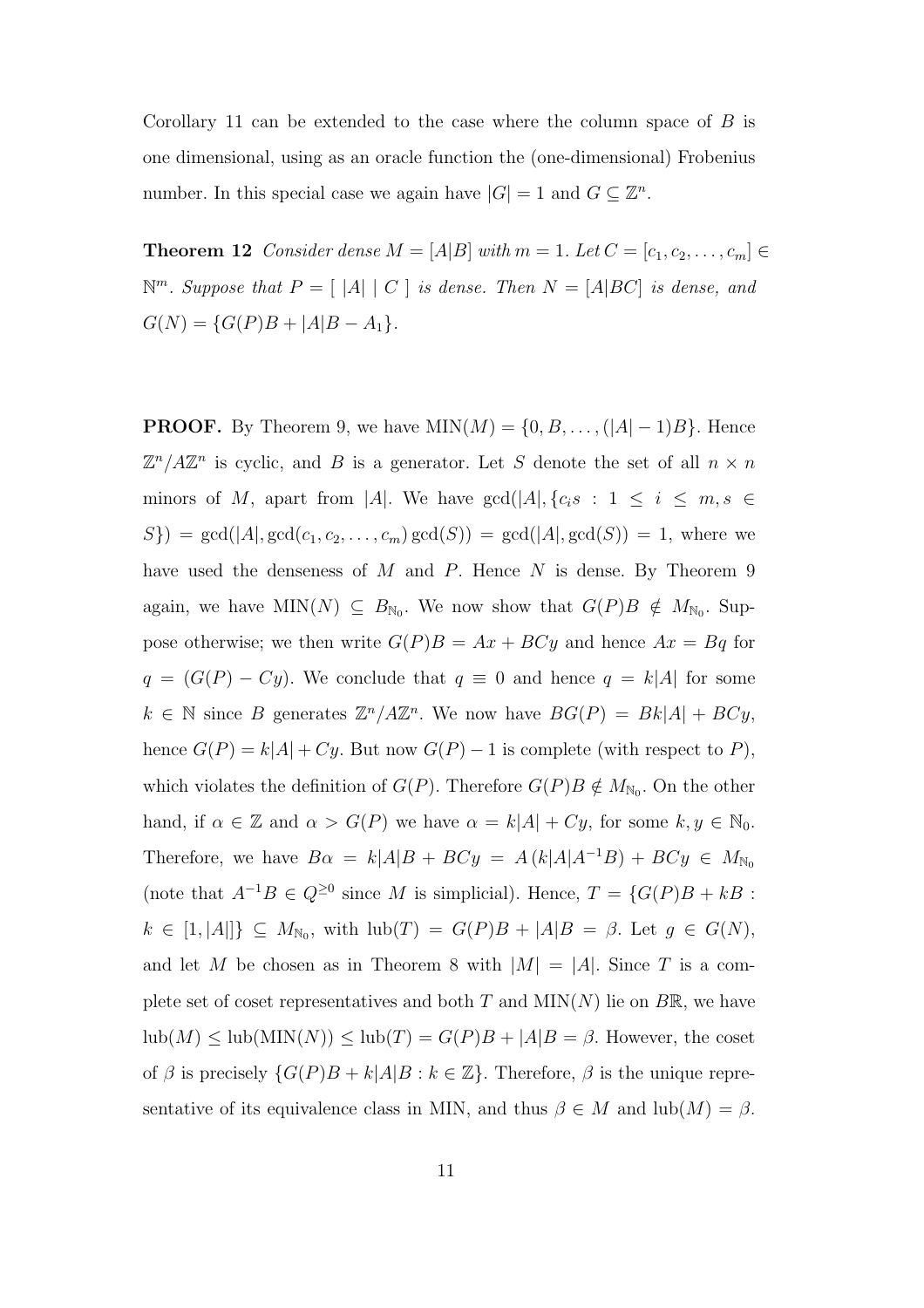Hence  $g + A_1 = \beta$  for all  $g \in G$ , as desired.

We give two more results using this method. First, we present a  $\leq$ -bound of  $G$ ; this generalizes a one dimensional bound, attributed to Schur in [2]:  $g(a_1, a_2, \ldots, a_k) \le a_1 a_k - a_1 - a_k$  (where  $a_1 < a_2 < \cdots < a_k$ ). Note that Corollary 11 shows that equality is sometimes achieved.

Theorem 13  $G \leq lub(\{|A|b - A_1 - b : b \text{ a column of } B\}).$ 

**PROOF.** Let  $x \in$  MIN, fix  $1 \leq i \leq n$ , and write  $(A^{-1}x)_i = (A^{-1}Bx')_i =$  $\overline{(\Sigma)}$  $(b(x')bA^{-1}b)_i$ , where b ranges over all the columns of B. Set b<sup>\*</sup> to be a column of B with  $(A^{-1}b^*)_i$  maximal; we have  $(A^{-1}x)_i \leq (A^{-1}b^*)_i||x'||_1 \leq$  $(A^{-1}b^{\star})_i(|A|-1)$ , applying Theorem 9. By the choice of  $b^{\star}$ , and by varying i, we have shown that  $x \leq \text{lub}(\{(|A|-1)b\})$  and hence  $\text{lub}(\text{MIN}) \leq \text{lub}(\{(|A|-1)b\}).$ For any  $g \in G$ , we apply theorem 8 and have  $g + A_1 \leq \text{lub}(\text{MIN}) \leq \text{lub}(\{(|A| 1)b$ .

Finally, we characterize possible G in our context for the special case  $m = 1$ . This generalizes a one-dimensional construction found in [11]; it is an open problem to determine if all G are possible if we allow  $m = 2$ .

**Theorem 14** Let  $g \in \mathbb{Z}^n$ . There exists a simplicial, dense, M with  $m = 1$ and  $G = \{g\}$  if and only if  $(1/2)g \notin \mathbb{Z}^n$ .

**PROOF.** Suppose  $(1/2)g \notin \mathbb{Z}^n$ . By applying an invertible change of basis if necessary, we assume without loss that  $g \in \mathbb{N}^n$  and that  $(1/2)(g)_1 \notin \mathbb{Z}$ . Set  $A = \text{diag}(2, 1, 1, \ldots, 1)$ , and set  $B = A_1 + g$ . For  $i \in [1, n]$ , define  $A^{\underline{i}}$  to be A with the *i*<sup>th</sup> column replaced by B. Note that  $\det A = 2$  and  $\det A^{\mathbf{I}} = 2 + (g)_{1}$ (which is odd); hence M is dense. We now apply Corollary 11 to get  $G = \{g\}$ ,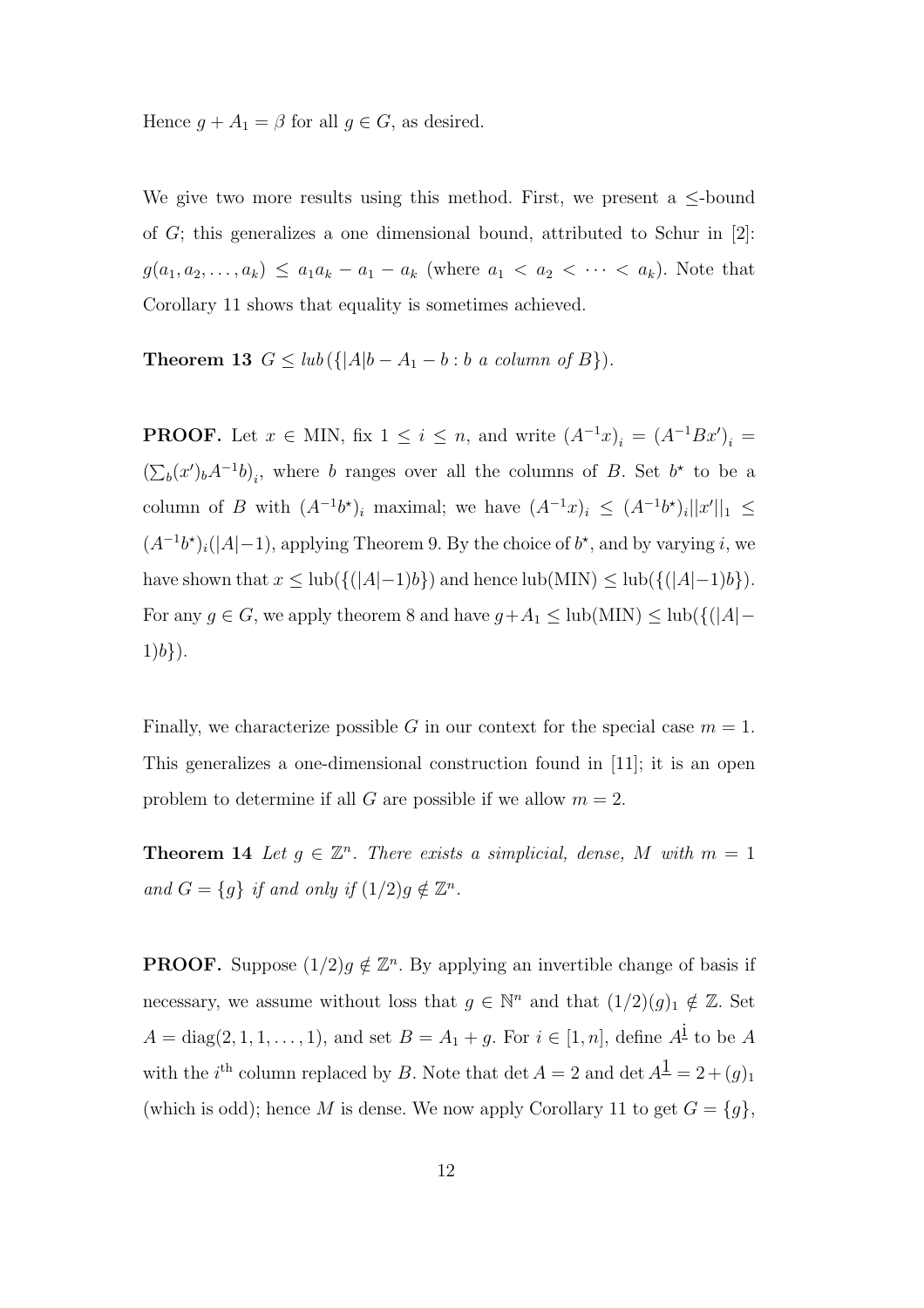as desired. Suppose now that we have a simplicial dense  $M$ , with  $G = \{g\}$  and  $(1/2)g \in \mathbb{Z}^n$ . Applying Corollary 11 again, we get that  $g + A_1 = (|A| - 1)B$ . Suppose that |A| were odd. Then each coordinate of  $(|A| - 1)B$  is even, as is each coordinate of  $g$ ; hence so is each coordinate of  $A_1$ . Define square matrix R via  $(R)_{ii} = 1$ ,  $(R)_{in} = 1$ ,  $(R)_{ij} = 0$  (otherwise). Note that AR has each entry of its last column even; hence  $2|\det(AR) = \det(A)\det(R) = \det(A)$ , which contradicts the assumption that  $|A|$  is odd. Therefore we must have |A| even. But now we consider det  $A^{\underline{i}}$ ; we expand on the i<sup>th</sup> column (with cofactors  $C_{j,i}$ ) to get det  $A^{\underline{i}} = \sum$  $j(B)_j C_{j,i} = 1/(|A|-1) \sum_j (g+A_1)_j C_{j,i} =$  $1/(|A| - 1) \left( \sum_j (g)_j C_{j,i} + \sum_j A_1 C_{j,i} \right) = 1/(|A| - 1) \left( \sum_j (g)_j C_{j,i} + \det A \right)$ ´ . Now, det A is even, as is  $(g)_j$ , and  $|A|-1$  is odd; hence det  $A^{\underline{i}}$  is even. Hence, all  $n \times n$  minors of M are even, which is violative of the denseness of M.

## References

- [1] Matthias Beck and Shelemyahu Zacks. Refined upper bounds for the linear Diophantine problem of Frobenius. Adv. in Appl. Math., 32(3):454–467, 2004.
- [2] Alfred Brauer. On a problem of partitions. Amer. J. Math., 64:299–312, 1942.
- [3] Alfred Brauer and James E. Shockley. On a problem of Frobenius. J. Reine Angew. Math., 211:215–220, 1962.
- [4] Richard Dedekind. Theory of algebraic integers. Cambridge Mathematical Library. Cambridge University Press, Cambridge, 1996. Translated from the 1877 French original and with an introduction by John Stillwell.
- [5] M. A. Frumkin. On the number of nonnegative integer solutions of a system of linear Diophantine equations. In Studies on graphs and discrete programming (Brussels, 1979), volume 11 of Ann. Discrete Math., pages 95–108. North-Holland, Amsterdam, 1981.